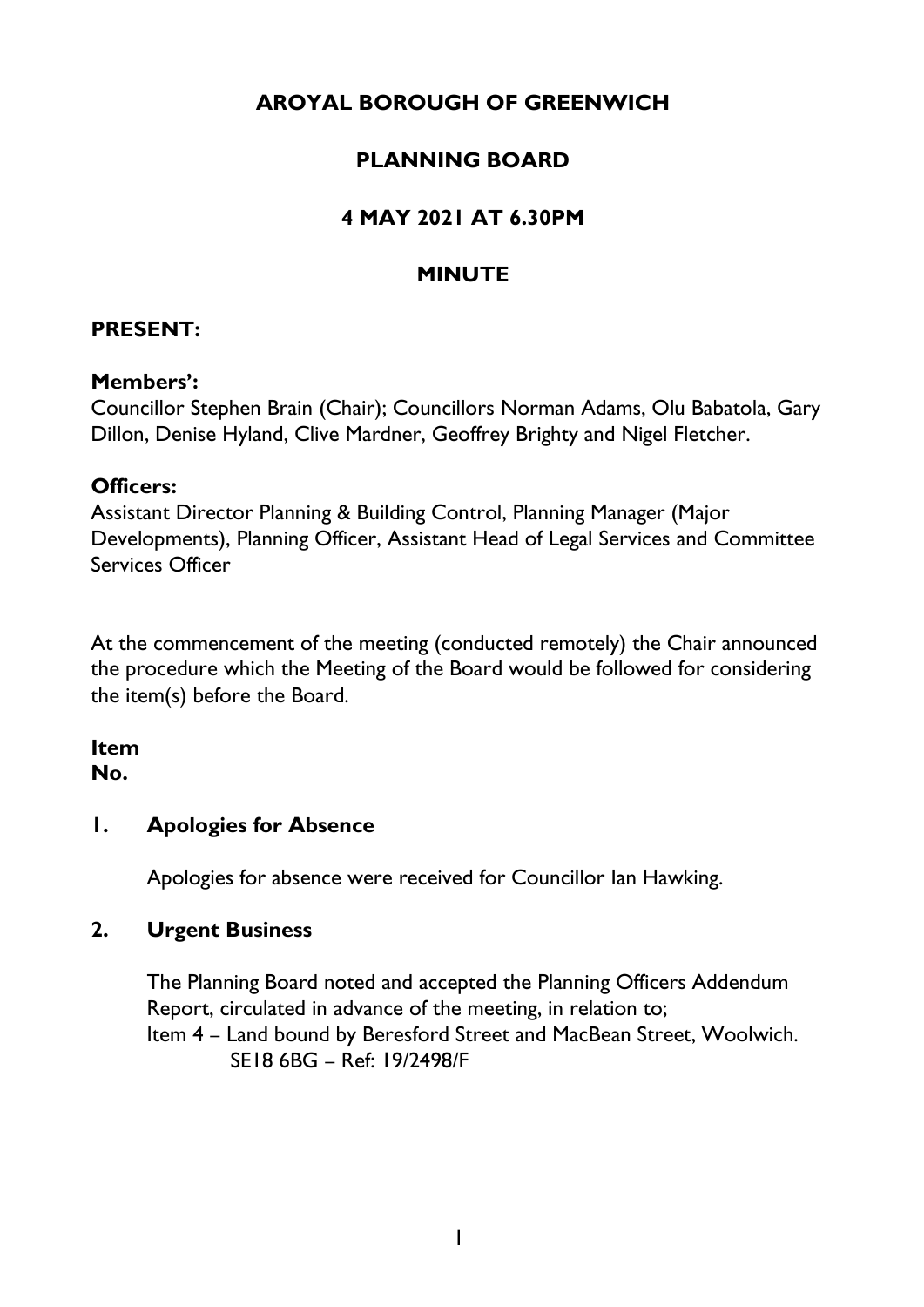## **3. Declarations of Interest**

## **Resolved –**

That the list of Councillors' Memberships as Council appointed representatives on outside bodies, joint committees and school governing bodies be noted.

## **4. Land bound by Beresford Street and MacBean street, Woolwich. SE18 6BG – Ref: 19/2498/F**

The Planning Board Members' noted the Planning Officers addendum report, with revised Conditions, which had been circulated in advance of the meeting, and accepted an illustrative presentation of the application from the Planning Officer.

In response to Members' questions the Planning Officer confirmed the 20% affordable housing was not policy compliant but was considered as acceptable by the Independent Viability assessor as the most that could be achieved.

A Member raised specific concern at the viability of the application noting that 595 flats rented at an average of  $£1,500$  pcm would create an annual return in excess of  $\pounds$ 10.5mil pa and questions the viability decision that only 20% affordable was possible. They questioned how it was possible that developments of a similar size and location were able to offer 35% affordable housing and if there was difference, in value, between Build to Rent and Build to Sale schemes.

The independent Viability Officer responded that the viability assessment was undertaken in line with National and Local Policy and guidance for a 'build for rent' scheme. He detailed the specifics of the financial calculations used to assess the viability of the scheme and confirmed that the valuation was planning compliant. The applicant would see a real shortfall of  $E7$  million and, on that basis, the scheme would be  $£4.5$  million under its factored in growth; 20% would be the maximum affordable offer that could be financially made.

The Independent Viability Officer confirmed that standard build cost information for schemes across London was used with input from an experienced quantity surveyor. He noted that developers may weigh up the impact on profit against the possible failure to gain consent and make a higher offer of affordable units than could not be financially supported, to make a scheme more attractive for planning consent.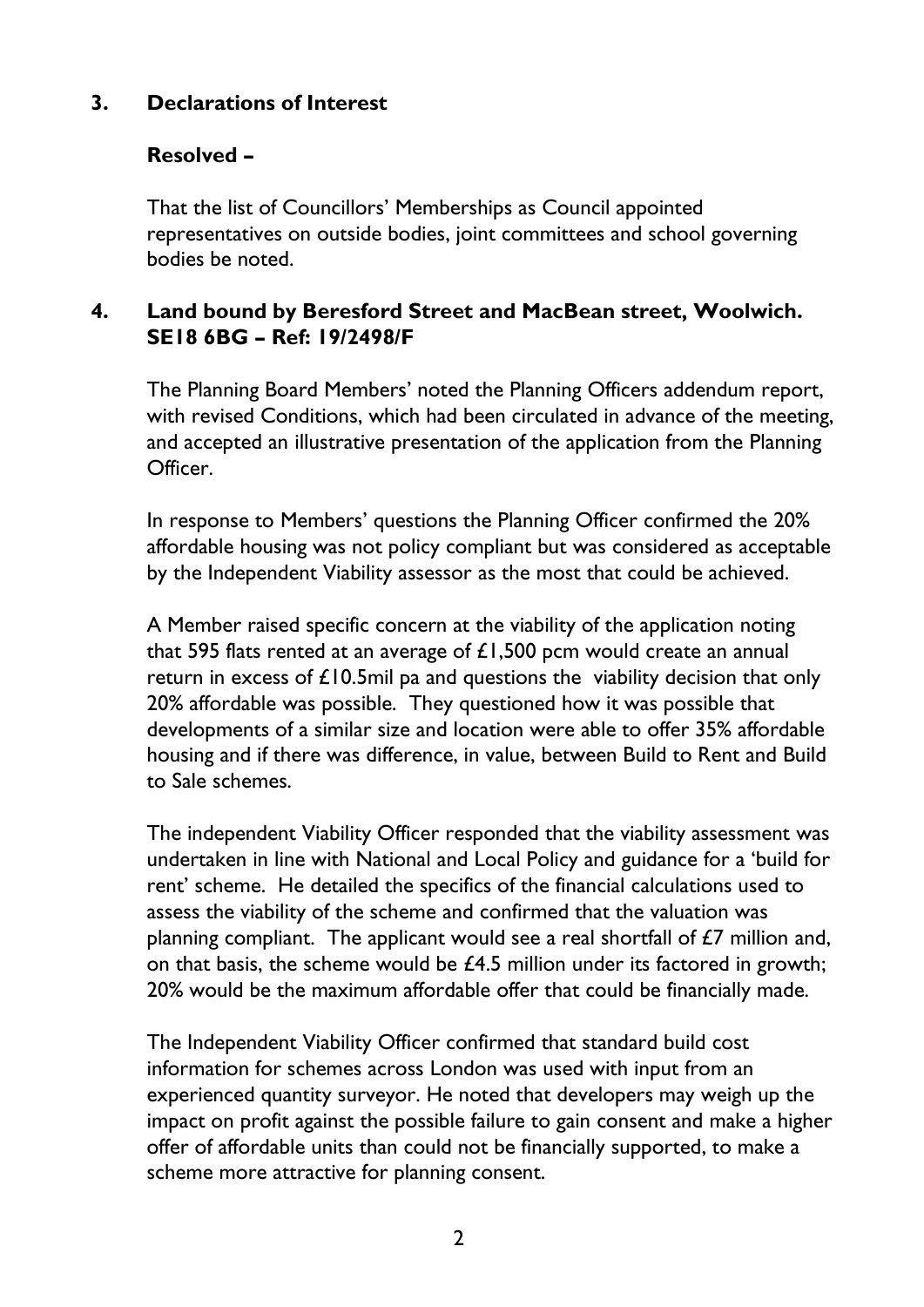The Independent Viability Officer continued that the costs for the proposal were benchmarked and in line with the average, advising that a late stage viability review was conditioned, which would consider actual cost and benefit. He noted that, whilst he had not assessed the development on the basis of a lower height development, the fixed costs would be diluted across fewer properties which would have a significant impact on the viability.

In respect of possible implications on the Conservation Area, the Planning Officer advised Members' that the site adjoined did not fall within the Conservation Area. Historic England had raised concerns at the visual impact on designated heritage assets, including the Royal Brass Foundry (Grade I), and Royal Artillery Barracks (Grade II\* listed). The Council's Conservation Officers had expressed concerns relating to the setting of the Equitable House and the impact on the view from the Love Lane area. He noted that it was unlikely that it would be possible to deliver a scheme on the site that did not impact on heritage assets in some way and advised that it was for the Planning Board to determine whether the benefit of the scheme outweighed any potential harm.

In response to Members' concerns at sunlight and daylight levels, particularly in relation to Block C, the Planning Officer confirmed there was an issue which, in part, arose from the use of the winter gardens impacting on the average daylight penetration into the room, referred to as average daylight factor. An average daily daylight factor was 1.5% per living room, kitchen or dining room, (LKD) and in block C 78% of the LKD's achieved a level of 1.5% with the remainder achieving 1.1% to 1.4%. Every bedroom achieved 1.5% and each unit would receive good, overall, levels of daylight.

The Planning Officer confirmed that a land assessment survey was required under Condition and would pick up on any a land contamination.

The Planning Board accepted an address from the representative for Speak Out Woolwich who stated the group supported the build to rent model and welcomed some positive changes to the original plans, however, concerns remained

- The flats would not be affordable to most residents in the area or the Borough, including keyworkers, as the average income of £50,000 would be required.
- This appeared to be another development of, predominantly, studio and one bed flats and would not meet the need of local people who were having to move away from London to buy houses with gardens.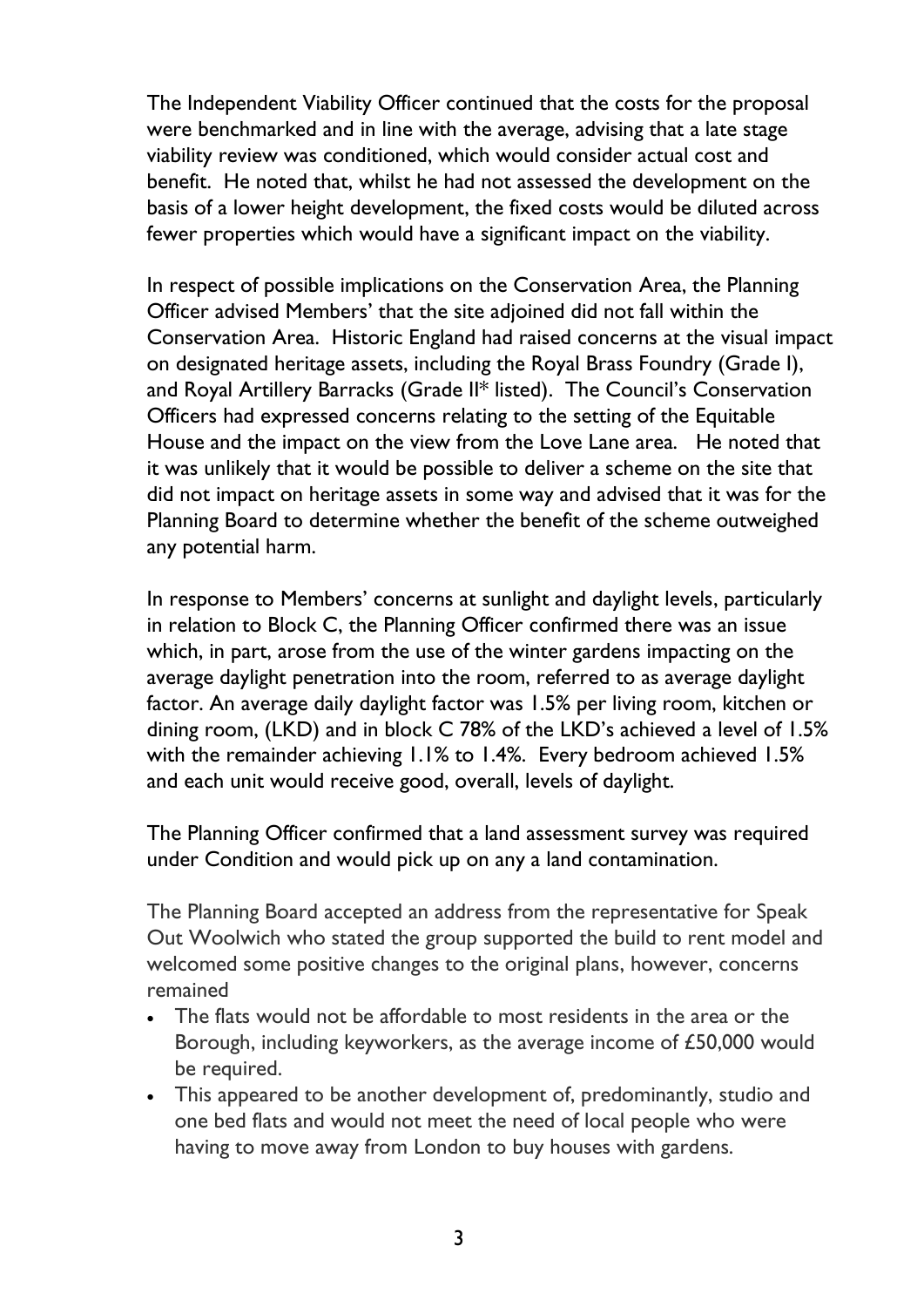- The height of the proposal would have an adverse impact on historic buildings and the Conservation Area, as supported by Historic England and the Councils Conservation Officer's comments.
- The design did not respond to the Conservation Area.
- It would contribute to the trend for taller and taller buildings, creating a long dark road, particularly in winter, which would not be inviting to pedestrians or cyclists.
- It breaches the London Plan maximum density whist simultaneously failing to meet the Councils 35% affordable housing offer policy.
- No housing at ground floor level would mean that no ground floor housing would be available for disabled people.
- There were many vacant commercial units in the area and shopping habits had changed. Were the proposed commercial units viable or would they remain vacant for a long time? However, it was welcomed that the commercial space could not be used as a gym.

In response to a Members' question's the representative for Speak Out Woolwich noted that whilst a lot of the flats had been designed to meet accessibility standards, they were on the  $1<sup>st</sup>$  floor and above and if there are issues with lifts would leave those with mobility issues unable to get out or into their homes. There was a large ground floor area which could be better utilised for accessible homes. In respect of conservation issues, they noted Woolwich contained many historic buildings and history which the proposal would abut directly, and both didn't fit in with and would increase the level of overshadowing of historical buildings in the area. Woolwich was increasingly becoming a Town of tower blocks rather than developments design in keeping with the history of the area.

The Planning Board accepted an address from the applicant's agent who advised the proposal was the culmination of work with Greenwich Council, local stakeholders and residents and he welcomed the Planning Officers recommendation to grant consent. It would revitalise a long vacant site and support the Council's aspiration to rejuvenate MacBean Street whilst providing a connection to the Royal Arsenal site and draw people from the riverside to the high street.

In response to the points raised by Speak Out Woolwich, the applicant's agent welcomed their support of the tenure blind pepper potting of affordable housing across the development. He noted that the at the GLA no longer required adherence to the density matrix and there was no upper density threshold. Whilst Historic England considered a decrease in height would reduce any potential in harm, they had not objected to the development. He understood the concern regarding wheelchair accessible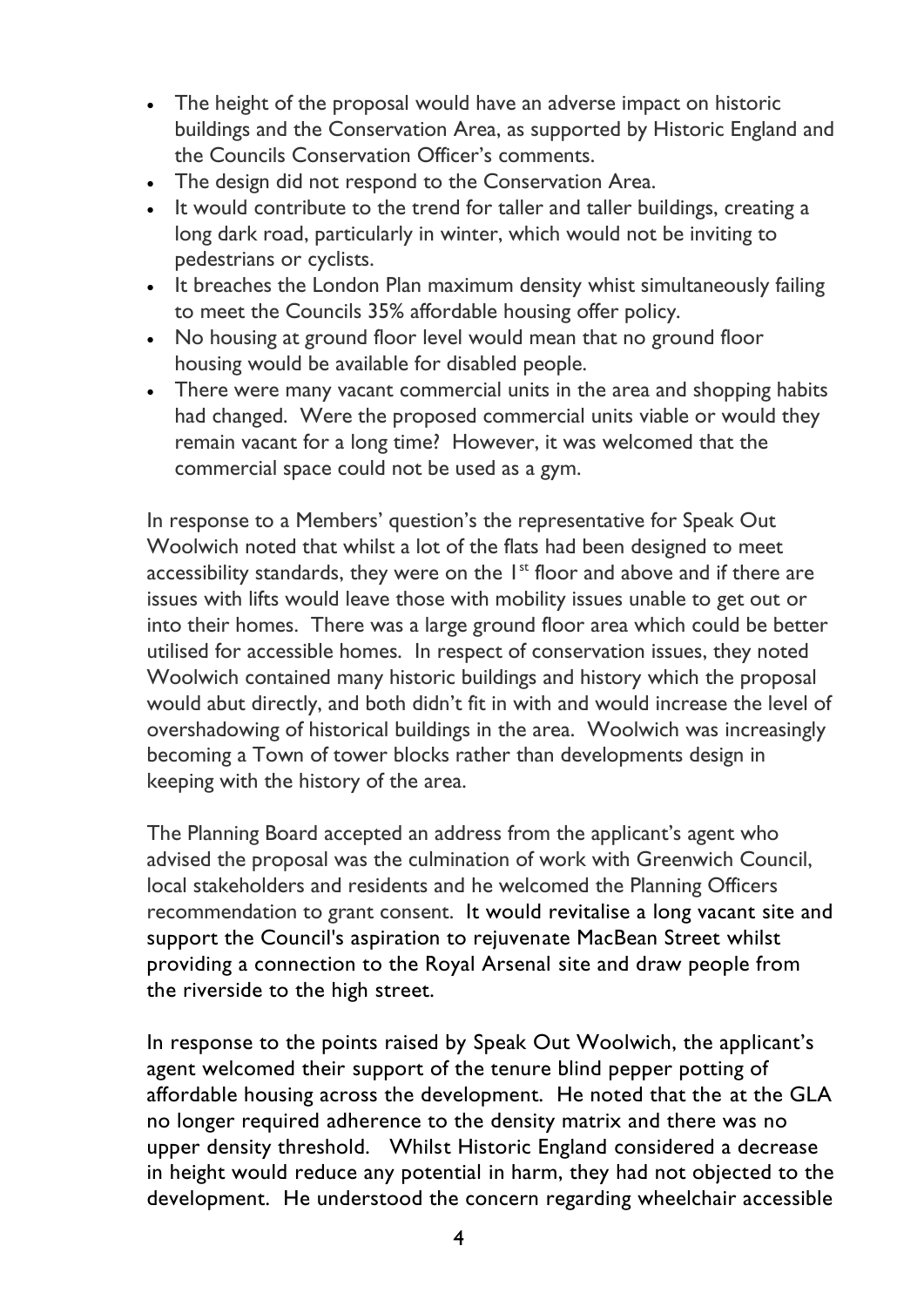apartments, however, in line with the Grenfell Tower regulations, a secondary power supply would be installed, safe refuge area's and fire resistance within apartments would be integral within the development.

The applicant's agent advised that the development would be tenure blind with all residents benefiting from high quality fully furnished accommodation with free ultra-fast broadband 24/7, an on-site management team and health & well-being facilities available to all residents. The affordable discounted homes would be secured in perpetuity and available for nomination by the Council. Tenancies would be from six months to five years, with capped rent increases, no upfront fees and secure tenure with the automatic right to renew at the end of the tenure period. Residents would also be permitted to redecorate and have pets.

He continued that a proportion of the affordable and private rent homes would be marketed, for three-months, exclusively to key workers who would also be exempt from deposits and be in the range of NHS staff as well as keyworkers, such as teachers, prison and police staff.

The applicant's agent believed the development would provide a major economic lift to Woolwich Town Centre, proving new office and shop space's which would be targeted at local businesses and start-up's; new full-time jobs aimed at local residents, as well as construction work and apprenticeships. It was estimated that residents would generate £9.5 million expenditure per annum, and it was anticipated a significant proportion of which would to be spent in the local economy. New permanent provision for the existing market traders' storage would be provided and was secured through a legal agreement. Every apartment would have a balcony or winter garden in addition to access to large external and internal amenities, including new tree planting and enriched public realm. A unique play experience would be provided including swimming facilities and health and wellness benefits.

He noted that the proposal met the Councils policy as a car free development and saw significant investment in clean energy including the use of photovoltaic solar panels, electric car charging ports and heat pumps which would reduce the whole life build impact on carbon emissions with an aim of zero carbon by 2030.

In response to a Members' concern that the report indicated that Historic England and the Council Conservation Officer held objections, the Planning Officer clarified that Historic England did not use the phrase 'we object to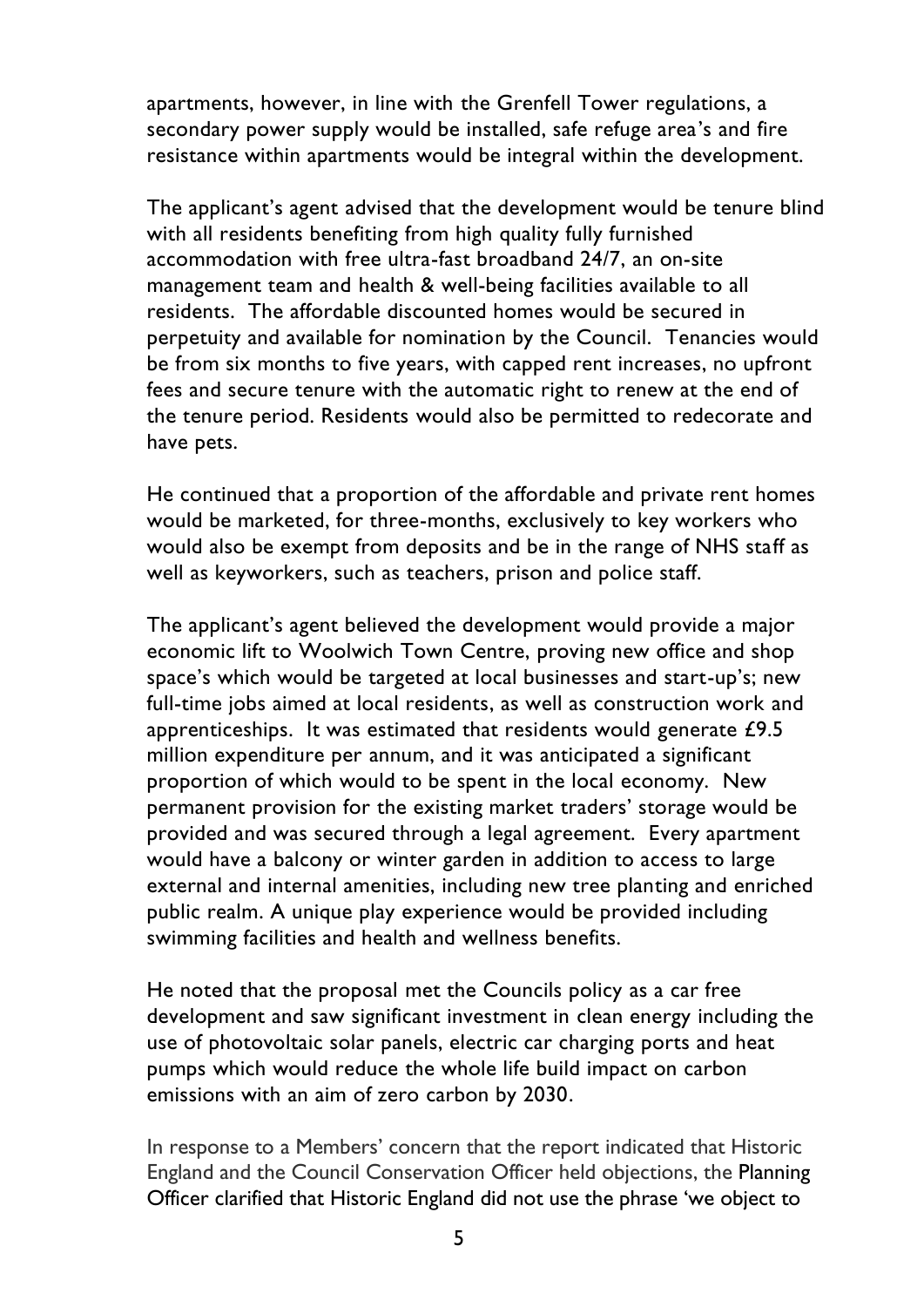this development' but had set out a list of concerns and that most, if not all, of which would be resolved by the reduction in height of Blocks B & C by four floors.

The applicant's architect responded to a Member that the height of the development was discussed with the Planning Officers and the applicant's townscape consultant and the proposal was considered to define the right height that maximized the potential of the site whilst mitigating any impact on the Conservations area. The Townscape Report assessed views, both close to and at distance from the site and there was separation of the blocks to mitigate the impact of the development and achieve the best skyline, massing distribution and height that could be achieved on the site.

With regard to the 20% affordable offer, the applicant's agent re-iterated that this was supported by the independent viability assessment and, as a build to rent development, the 'sales' level would be much lower than that of a build to sell development. He noted that there was a third party right of way across the site which constrained the design of the development.

In response to a Members' question at the affordability of the units and the likelihood of attracting residents and business away from the Woolwich Arsenal area, the applicant 's agent felt that one of the main advantages of the development was the genuine tenure blind pepper potting of affordable housing across the site and the units would be accessible to people on the Council waiting list.

The applicant's housing consultant added that the rents would be a mix of London Living Rent and discounted rent. In terms of affordability, he reiterated an example given in the applicants Housing Statement based on official Government data on income levels. He considered teaching, policing and health workers would be able to afford units, some on a single income some on a dual income, and those on benefit support would also be able to access units.

A Member noted that the average joint income of couples on the Council waiting list was £42,000, which was below that of the expected £50,000.

The applicant's housing consultant responded to a Member that the application had been developed in consultation with the Council Housing Officers and the majority of family units formed part of the affordable homes offer. It was considered appropriate to develop a larger proportion of single units in which would free up family housing elsewhere by reducing the requirement for shared housing.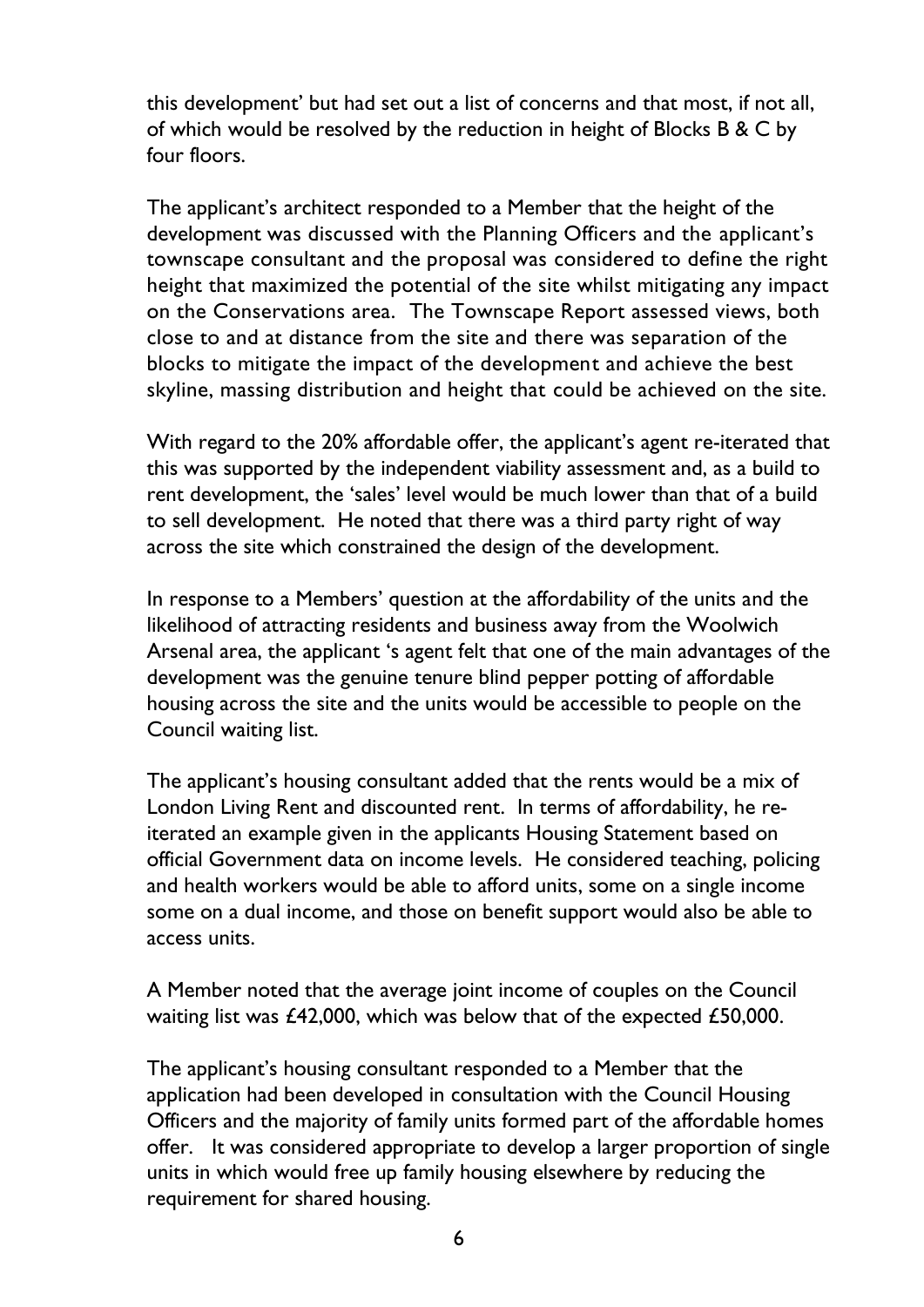In respect of build costs, the applicant's housing consultant advised that this equated to £2,800 per sqm, which a Member noted was average rather than high, as claimed.

A Member noted that it had been implied that the land had been abandoned but it had been owned, for some time, by financial institutions and questioned if the area had been land-banked, waiting for the completion of Crossrail, when the commercial viability would increase. Further, if any iterations of the design had been considered that would offer 35% affordable housing.

The applicant's agent responded that, whilst aware the Council had sold the site 20 years ago, he was unable to comment on the long-term history of the site, as they had only been working with the vendor on the current scheme for the past three years. Further, no iteration of the design, offering 35% affordable housing had been designed as they had struggled with the viability of the scheme from day one as confirmed in the independent viability assessment.

Members' moved to determining the application;

A Member noted Speak Out Woolwich and Members' concern at the low affordable housing element and the viability of the development. They expressed concern at the height and massing, noting that in line with the report and the London Plan 'the visual impact on the environment should be carefully considered, including the cumulative impacts of the developments in the vicinity' and considered the CGI, forming part of the Planning Officers presentation, demonstrated another 22 story tower would spread the cumulatively impact in an excessive way. Further, the Council's Policy and the London Plan required demonstration of a positive contribution to the built and natural environment and respect of the scale height, bulk and massing of adjacent townscape. Noting this was not in the Conservation Area and tall buildings had become acceptable on the Royal Arsenal Site, they felt the proposal did not respect or positively contribute to its surroundings, even in the Town Centre area. They noted the Councils Conservation Officer and Historic England considered that, whilst less than substantial harm, the development would still have an impact and clearly preferred a reduction in height, by four stories. Therefore, the development did not positively contribute to the Conservation Area and would detract from it. They retained concern at the actual impact on the view from as far away as the Barrack site.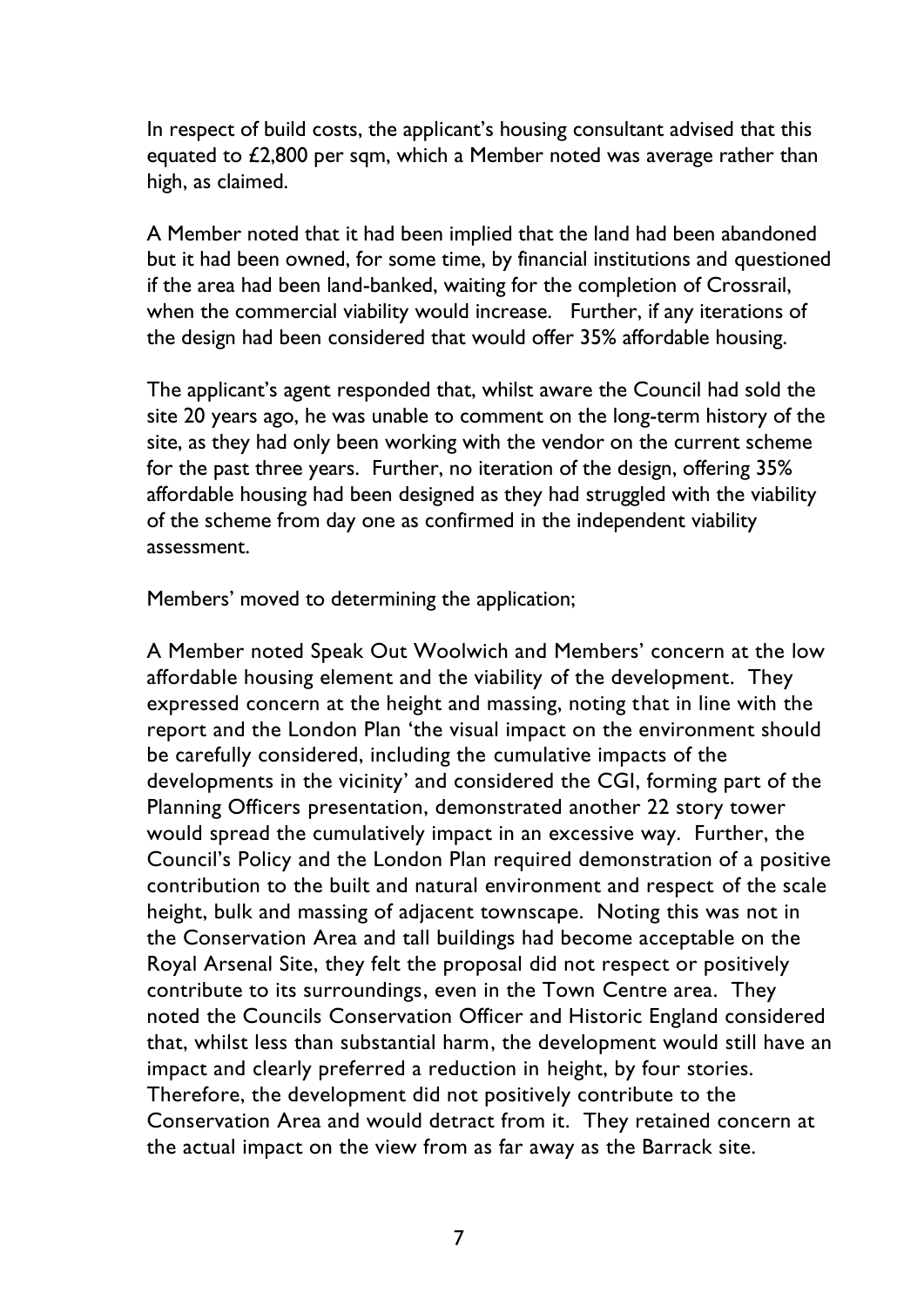The Member continued that this was a significant scheme and Members' had to carefully consider the potential merits of the development against any potential harm caused and having read the report carefully, noting that it did not state that the development was acceptable within the terms of affordable housing, and they considered that the potential harm caused by the height and massing, the calmative impact of a further tall building and the potential impact on the heritage assets would not be outweighed by the benefits of the low level of affordable housing offered. They would not be supporting the application.

In making their comment another Member noted that they were generally pro-development, but in this case completely supported and concurred with the comments of the previous Member (above). They appreciated that the applicant had made strives to accommodate the public right of way and was providing rental accommodation but, of the 595 homes only 20% would be available at an intermediate rent, of which 10% only would be social housing and they could not support the application.

A Member noted that the Board Members' did not always agree but he did agree with the summation of the previous Members'.

At the request of and on behalf of the Chair, the Committee Officer sought confirmation from all Members' that they had maintained zoom connection to the meeting for the entirety of the presentation and discussion on this item. No Member indicated that they had experienced any loss of connectivity.

The Planning Officers recommendation to grant planning consent was put to the vote with -

- 0 Member in favour of the officer's recommendation;
- 7 against consent;
- 0 abstentions.

### **Resolved unanimously -**

That planning consent be refused for the proposed development, which by reason of its size, height and massing, both individually and cumulatively with other consented developments in the area, would have a significant adverse impact on the setting of designated heritage assets including the Royal Arsenal Conservation Area and Woolwich Conservation Area, and the nearby Grade I listed Royal Brass Foundry and the Grade II listed Equitable House.

That such harm of which would not be outweighed by the public benefits of the scheme, including the low level of affordable housing. As such, the proposal would be contrary to Policies DH1, DH2, DH3, DH(h) and DH(i) of